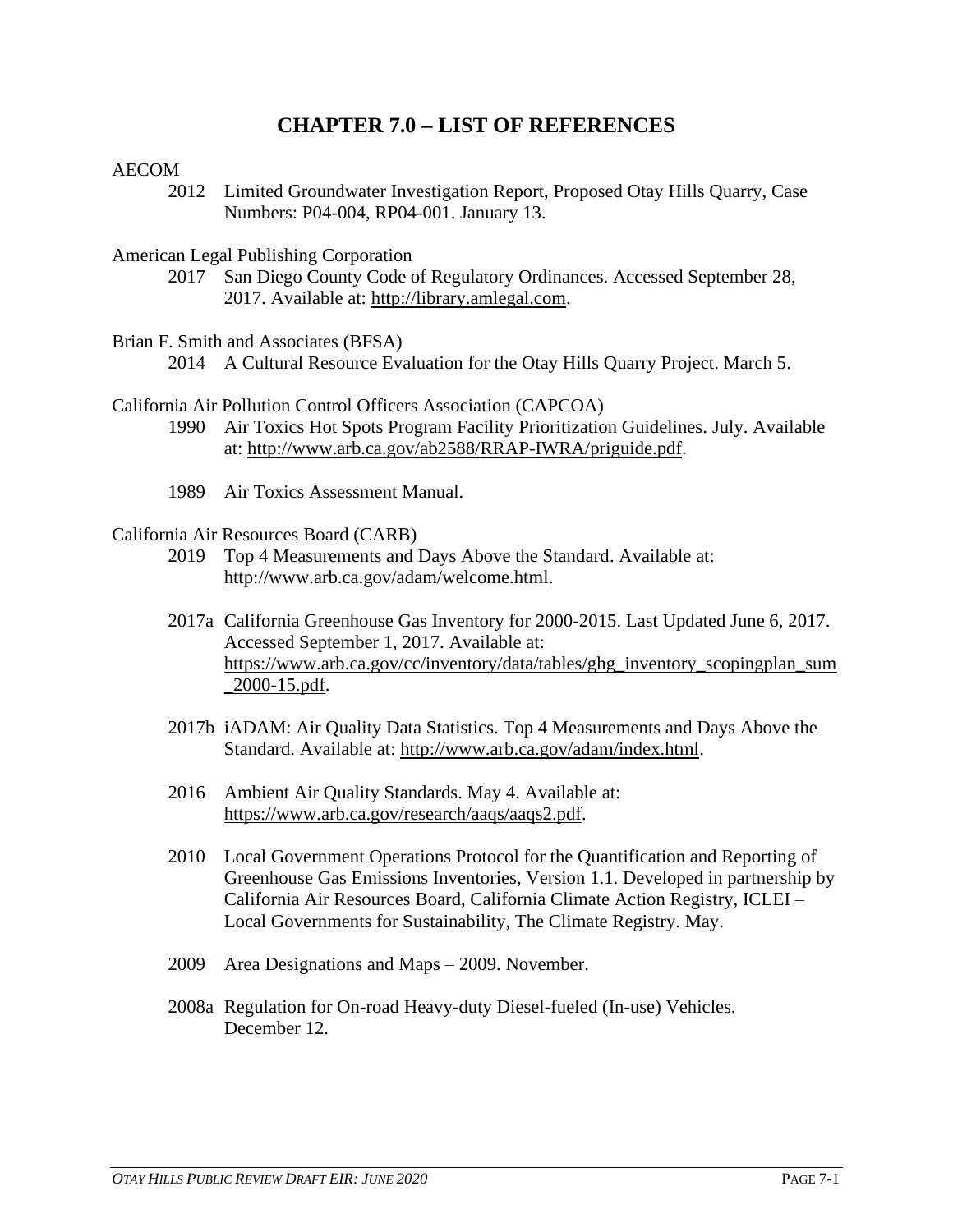California Air Resources Board (CARB) (cont.)

- 2008b Preliminary Draft Staff Proposal: Recommended Approaches for Setting Interim Significance Thresholds for Greenhouse Gases under the California Environmental Quality Act. October 24. Available at: [http://www.arb.ca.gov/cc/localgov/ceqa/ceqa.htm.](http://www.arb.ca.gov/cc/localgov/ceqa/ceqa.htm)
- 2008c AB 32 Climate Change Scoping Plan Document. December. Available at: [http://www.arb.ca.gov/cc/scopingplan/document/scopingplandocument.htm.](http://www.arb.ca.gov/cc/scopingplan/document/scopingplandocument.htm)
- 2007a Regulation for In-use Off-road Diesel-fueled Fleets. December 8.
- 2007b California 1990 Greenhouse Gas Emissions Level and 2020 Emissions Limit. November 16.
- 2005 Air Quality and Land Use Handbook: A Community Health Perspective. April.
- 2001 Asbestos Airborne Toxic Control Measure (ATCM) for Construction, Grading, Quarrying, and Surface Mining Operations. July.
- 2000 Risk Reduction Plan to Reduce Particulate Matter Emissions from Diesel-fueled Engines and Vehicles.
- California Climate Action Registry (CCAR) 2009 General Reporting Protocol.

California Department of Conservation, California Geological Survey

2017 Aggregate Sustainability in California. Available at: [http://www.conservation.ca.gov/cgs/information/publications/ms/Documents/MS](http://www.conservation.ca.gov/cgs/information/publications/ms/Documents/MS_52.pdf) [\\_52.pdf.](http://www.conservation.ca.gov/cgs/information/publications/ms/Documents/MS_52.pdf)

California Department of Fish and Wildlife (CDFW, formerly California Department of Fish and Game [CDFG])

- 2017 California Natural Diversity Database Special Animals List. July. Available at: [https://www.google.com/url?sa=t&rct=j&q=&esrc=s&source=web&cd=3&cad=rj](https://www.google.com/url?sa=t&rct=j&q=&esrc=s&source=web&cd=3&cad=rja&uact=8&ved=0ahUKEwi197uYsMjWAhUY52MKHdxbBMgQFggzMAI&url=https%3A%2F%2Fwww.fws.gov%2Fmigratorybirds%2Fpdf%2Fgrants%2FBirdsofConservationConcern2008.pdf&usg=AFQjCNEWt-4ACss6ZMHudYcuekd6312h6w) [a&uact=8&ved=0ahUKEwi197uYsMjWAhUY52MKHdxbBMgQFggzMAI&url](https://www.google.com/url?sa=t&rct=j&q=&esrc=s&source=web&cd=3&cad=rja&uact=8&ved=0ahUKEwi197uYsMjWAhUY52MKHdxbBMgQFggzMAI&url=https%3A%2F%2Fwww.fws.gov%2Fmigratorybirds%2Fpdf%2Fgrants%2FBirdsofConservationConcern2008.pdf&usg=AFQjCNEWt-4ACss6ZMHudYcuekd6312h6w) [=https%3A%2F%2Fwww.fws.gov%2Fmigratorybirds%2Fpdf%2Fgrants%2FBir](https://www.google.com/url?sa=t&rct=j&q=&esrc=s&source=web&cd=3&cad=rja&uact=8&ved=0ahUKEwi197uYsMjWAhUY52MKHdxbBMgQFggzMAI&url=https%3A%2F%2Fwww.fws.gov%2Fmigratorybirds%2Fpdf%2Fgrants%2FBirdsofConservationConcern2008.pdf&usg=AFQjCNEWt-4ACss6ZMHudYcuekd6312h6w) [dsofConservationConcern2008.pdf&usg=AFQjCNEWt-](https://www.google.com/url?sa=t&rct=j&q=&esrc=s&source=web&cd=3&cad=rja&uact=8&ved=0ahUKEwi197uYsMjWAhUY52MKHdxbBMgQFggzMAI&url=https%3A%2F%2Fwww.fws.gov%2Fmigratorybirds%2Fpdf%2Fgrants%2FBirdsofConservationConcern2008.pdf&usg=AFQjCNEWt-4ACss6ZMHudYcuekd6312h6w)[4ACss6ZMHudYcuekd6312h6w.](https://www.google.com/url?sa=t&rct=j&q=&esrc=s&source=web&cd=3&cad=rja&uact=8&ved=0ahUKEwi197uYsMjWAhUY52MKHdxbBMgQFggzMAI&url=https%3A%2F%2Fwww.fws.gov%2Fmigratorybirds%2Fpdf%2Fgrants%2FBirdsofConservationConcern2008.pdf&usg=AFQjCNEWt-4ACss6ZMHudYcuekd6312h6w)
- 2013 State & Federally Listed Endangered & Threatened Animals of California. January. Available at: [http://www.dfg.ca.gov/biogeodata/cnddb/pdfs/TEAnimals.pdf.](http://www.dfg.ca.gov/biogeodata/cnddb/pdfs/TEAnimals.pdf)
- 2012 Staff Report on Burrowing Owl Mitigation. Environmental Services Division.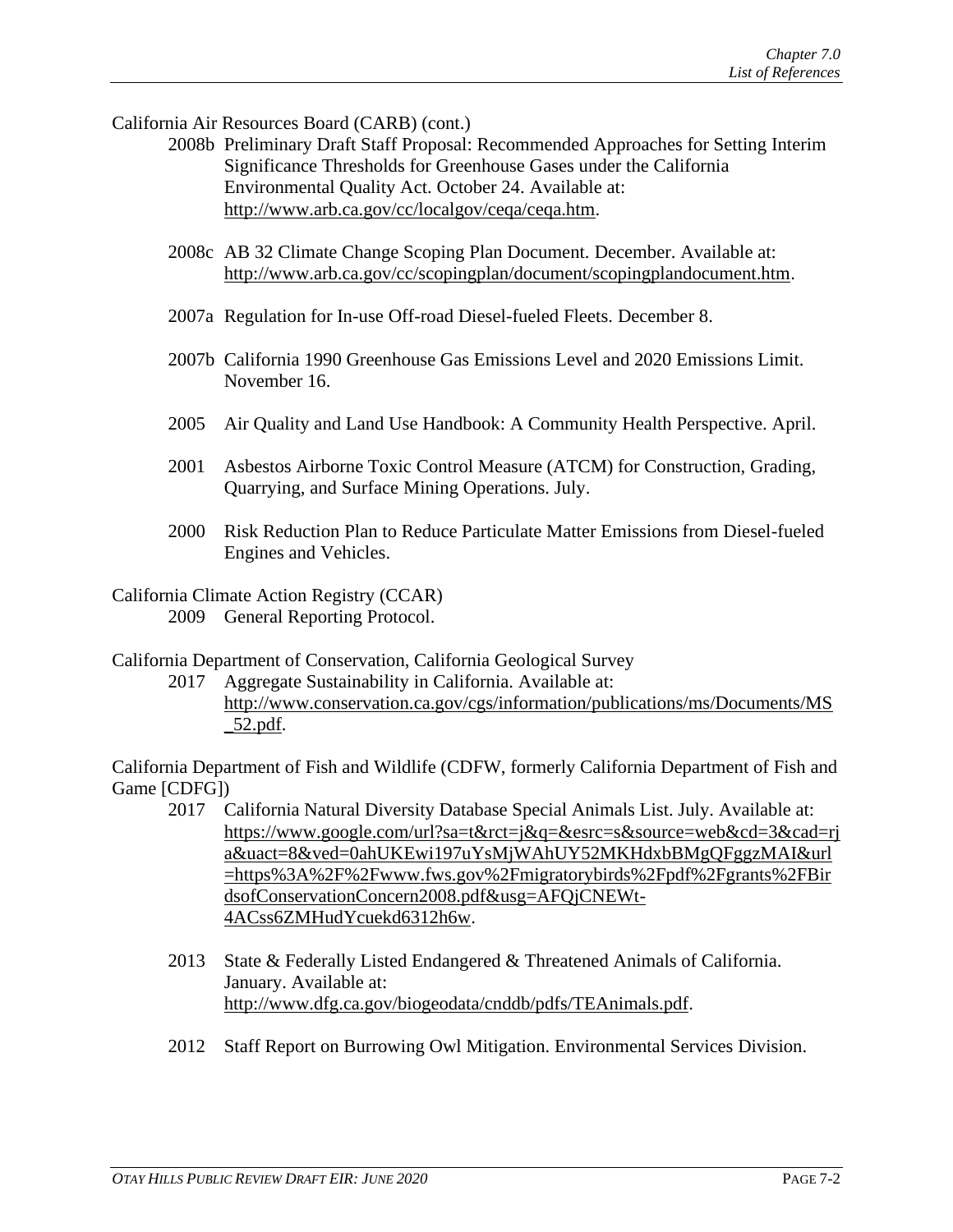California Department of Fish and Wildlife (CDFW, formerly California Department of Fish and Game [CDFG]) (cont.)

- 2006 California Natural Diversity Database (CNDDB). RareFind Database Program, Version 3.1.0. Data updated November 7.
- 1991 Natural Community Conservation Planning (NCCP) Act.
- 1977 Native Plant Protection Act (NPPA). California Fish and Game Code §1900- 1913.
- -- California Fish and Game Code §1600-1603.

# California Department of Resources Recycling and Recovery (CalRecycle)

2013 Facility/Site Summary Details: Otay Landfill. Available at: [http://www.calrecycle.ca.gov/SWFacilities/Directory/37-AA-0010/Detail/.](http://www.calrecycle.ca.gov/SWFacilities/Directory/37-AA-0010/Detail/)

California Department of Transportation (Caltrans)

- 2004 Transportation- and Construction-Induced Vibration Guidance Manual. June.
- 2002 Guide for the Preparation of Traffic Impact Studies. December.
- 1998 Caltrans ITS Transportation Project-level Carbon Monoxide Protocol.

#### California Department of Water Resources (DWR)

- 2003 California's Groundwater. Bulletin 118. October 1.
- 1986 San Diego Region Ground Water Studies Phase III, El Cajon Hydrologic Subarea, Otay Hydrologic Subunit, Sweetwater Hydrologic Subarea, San Ysidro Hydrologic Subarea, San Clemente Hydrologic Subunit. October.

### California Energy Commission (CEC)

- 2008 New Solar Homes Partnership Guidebook, Revised Second Edition. August.
- 2006 Inventory of California Greenhouse Gas Emissions and Sinks: 1990 to 2004. Final Staff Report. December 22.

California Geological Survey (CGS, formerly the California Division of Mines and Geology [CDMG])

- 2007 Special Publication 42, 2007 Interim Revision. Available at: [ftp://ftp.consrv.ca.gov/pub/dmg/pubs/sp/Sp42.pdf.](ftp://ftp.consrv.ca.gov/pub/dmg/pubs/sp/Sp42.pdf)
- 2000 General Location Guide for Ultramafic Rocks in California Areas More Likely to Contain Naturally Occurring Asbestos. August.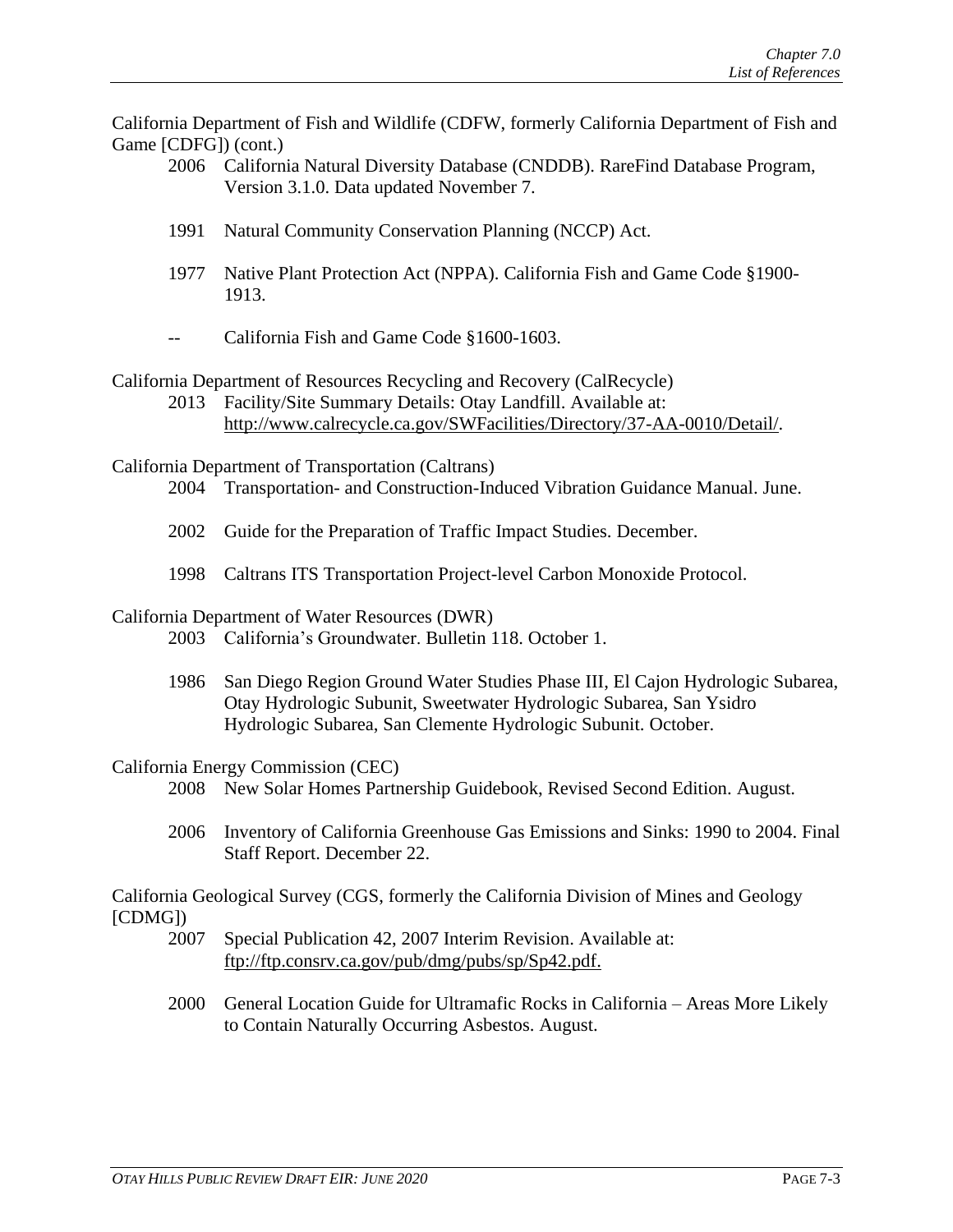California Geological Survey (CGS, formerly the California Division of Mines and Geology [CDMG]) (cont.)

- 1992 Peak Acceleration from Maximum Credible Earthquakes in California (Rock and Stiff-Soil Sites). Open-File Report 92-1.
- 1977 Geology of the National City, Imperial Beach and Otay Mesa Quadrangles, Southern San Diego Metropolitan Area, California. Map Sheet 29.

California Native Plant Society (CNPS)

2013 Inventory of Rare and Endangered Plants  $-7<sup>th</sup>$  Edition Interface. July 8. Available at: [http://cnps.web.aplus.net/cgi-bin/inv/inventory.cgi.](http://cnps.web.aplus.net/cgi-bin/inv/inventory.cgi)

California Natural Resources Agency (CNRA)

2009 California Climate Adaptation Strategy: A Report to the Governor of the State of California in Response to Executive Order S-13-2008. Available at: [http://resources.ca.gov/climate\\_adaptation/docs/Statewide\\_Adaptation\\_Strategy.pdf.](http://resources.ca.gov/climate_adaptation/docs/Statewide_Adaptation_Strategy.pdf)

California Office of Emergency Services

2014 California Accidental Release Prevention Program FAQ. Available at: [http://www.caloes.ca.gov/HazardousMaterials/Documents/CalARP/CalARP%20F](http://www.caloes.ca.gov/HazardousMaterials/Documents/CalARP/CalARP%20FAQ%20-%20Feb2014.pdf) [AQ%20-%20Feb2014.pdf.](http://www.caloes.ca.gov/HazardousMaterials/Documents/CalARP/CalARP%20FAQ%20-%20Feb2014.pdf)

### California Office of Environmental Health Hazard Assessment (OEHHA)

- 2012 Consolidated Table of OEHHA/ARB Approved Risk Assessment Health Values.
- 2003 The Air Toxics Hot Spots Program Guidance Manual for Preparation of Health Risk Assessments. August.
- 1999 Air Toxics Hot Spots Program Risk Assessment Guidelines, Part I The Determination of Acute Reference Exposure Levels for Airborne Toxicants. March 1999.

### California Stormwater Quality Association (CASQA)

2009 Construction Stormwater Best Management Practices Handbook. November.

#### Chang Consultants

- 2016 Personal Communication between Messrs. Wayne Chang of Chang Consultants, and Dennis Marcin of HELIX. September 20.
- 2015 CEQA-Level Hydrology Report for the Otay Hills Quarry. February 19.

### Christian Wheeler Engineering (CWE)

2014 Revised Report of Supplemental Slope Stability Analyses and Reclamation Fill Settlement, Proposed Otay Hills Quarry, Alta Road and Otay Mesa Road, San Diego County, California. December 4.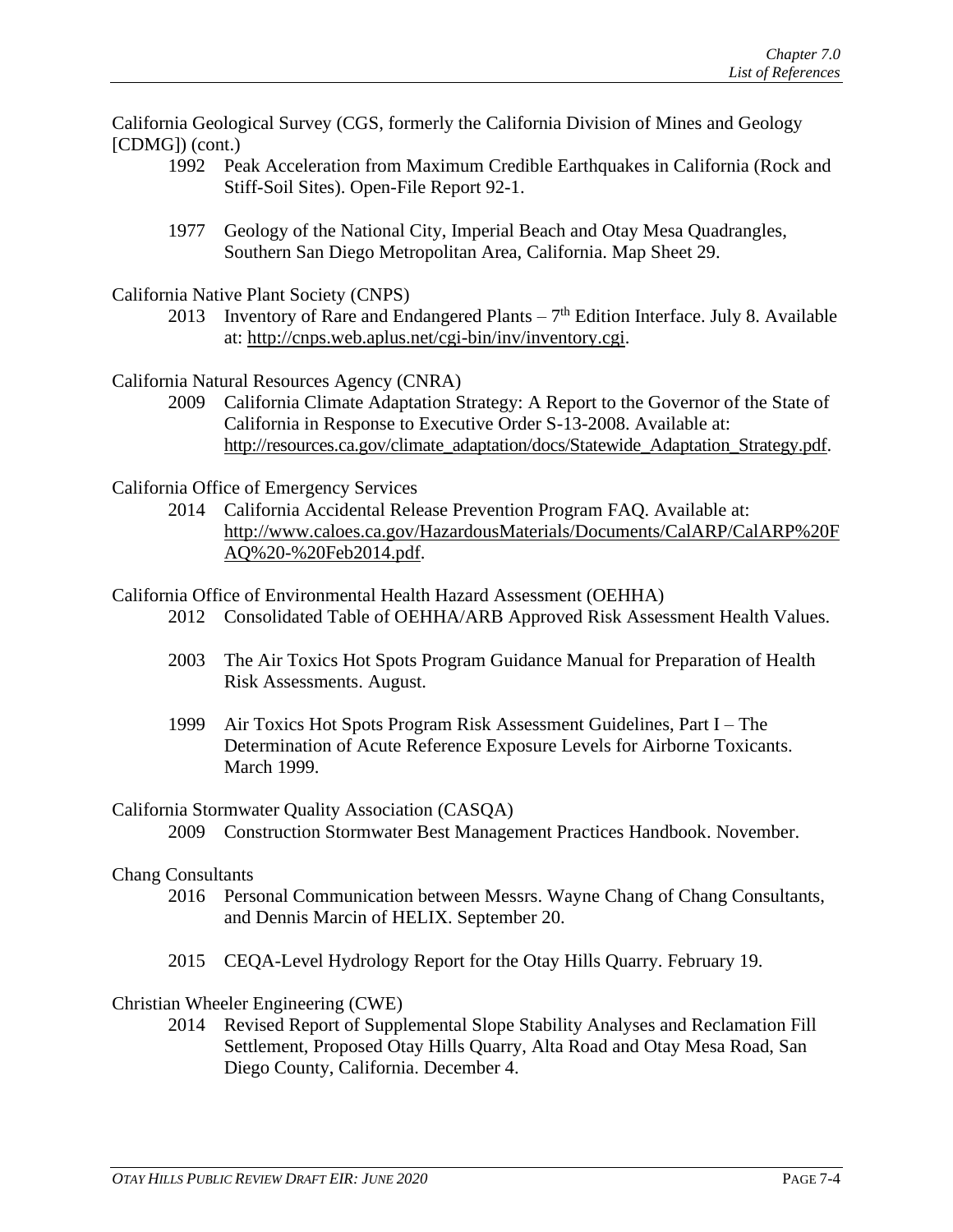Christian Wheeler Engineering (CWE) (cont.)

2011 Report of Geologic Reconnaissance and Slope Stability Analysis, Proposed Otay Hills Quarry, Alta Road and Otay Mesa Road, San Diego County, California. October 6.

City of Imperial Beach, City of San Diego, and County of San Diego

2017 Tijuana River Watershed Management Area Water Quality Improvement Plan, FY 2016 Annual Report. January. Available at: [http://www.projectcleanwater.org/download/fy-15-16-tj-wqip-ar-w-appendices/.](http://www.projectcleanwater.org/download/fy-15-16-tj-wqip-ar-w-appendices/)

### Clinkenbeard, J.P. & F.W.

2018 "Aggregate Sustainability in California." California Geological Survey, Map Sheet 52.

# Darnell & Associates, Inc.

2017 Traffic Impact Study for the Otay Hills Project. December.

### Deméré, Thomas A., and Stephen L. Walsh

1994 Paleontological Resources, County of San Diego. San Diego Natural History Museum Department of Paleontology.

# Desmond, M.J., J.A. Savidge, and T.F. Seibert

1995 Spatial patterns of burrowing owl (*Speotyto cunicularia*) nests within black-tailed prairie dog (*Cynomys ludovianus*) towns. Canadian Journal of Zoology 73: 1375-1379.

### Earth Tech

- 2007 Letter from Douglas F. Roff and Luanne Crow of Earth Tech, to Garret Brouwer of Superior Ready Mix, regarding a groundwater well drilled on the Otay Hills site in September 2004. February 22.
- 2004 Limited Groundwater Investigation, 210-acre Otay Hills Quarry, San Diego County, California. December 14.

### EDAW, Inc.

- 2001a Botanical Technical Report for the East Otay Mesa Specific Plan Amendment Area, San Diego, California. October.
- 2001b Wildlife Biological Technical Report for the East Otay Mesa Specific Plan Amendment Area, San Diego, California. November.

### Environmental Laboratory

1987 Corps of Engineers Wetlands Delineation Manual. Technical Report Y-87-1. U.S. Army Engineer Waterways Experiment Station, Vicksburg, Mississippi.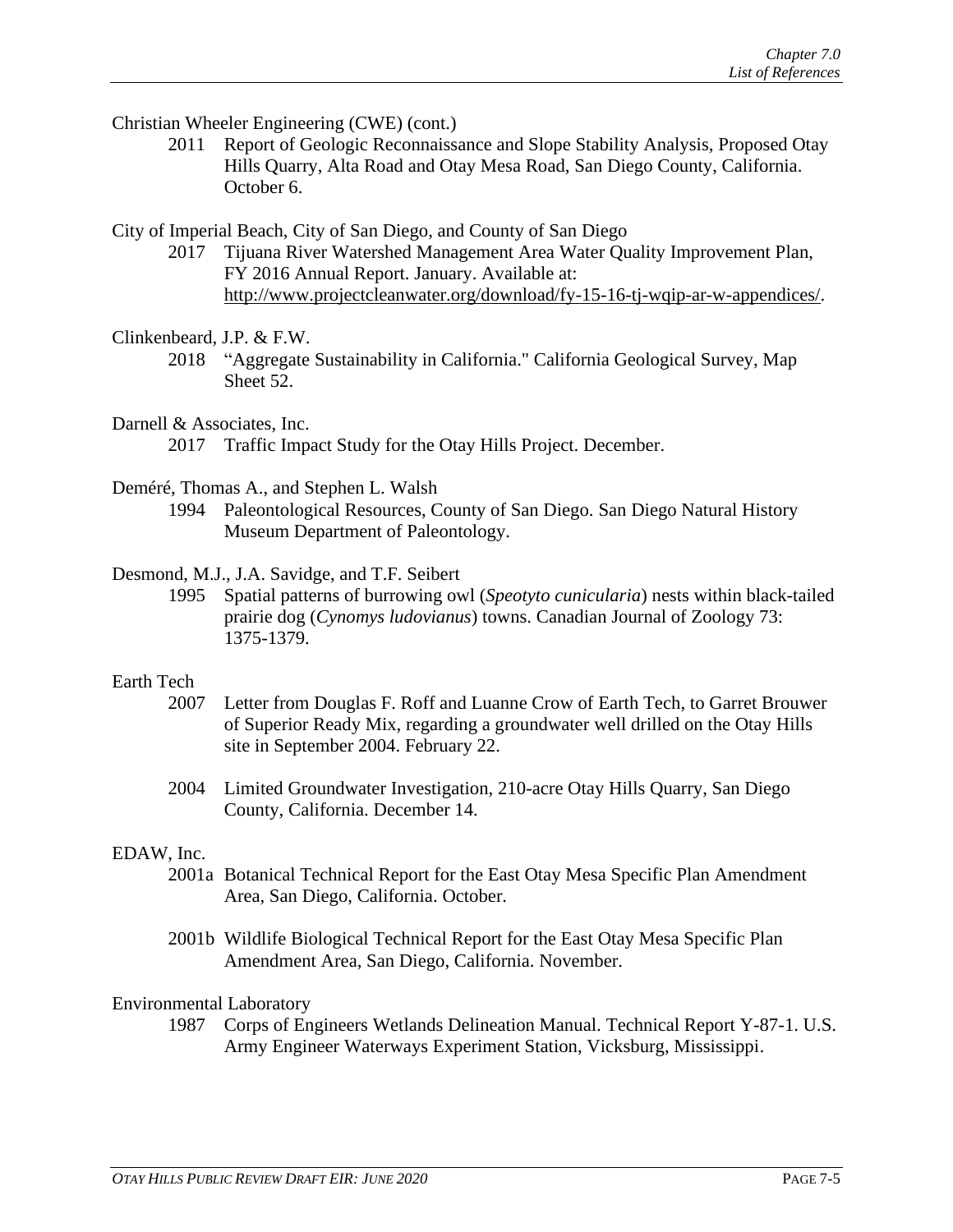EnviroMINE, Incorporated (EnviroMINE)

- 2020 San Diego County Construction Aggregate Market Study. May.
- 2019a Conceptual Fire Protection Plan for the Otay Hills Quarry. September. Updated February 12, 2020.
- 2019b Otay Hills Reclamation Plan. November.
- 2014 Vector Management Plan for the Otay Hills Project. February.
- Federal Emergency Management Agency (FEMA)
	- 2012a Flood Insurance Rate Map (FIRM), San Diego County and Incorporated Areas. Map No. 06073C2183G. May 16.
	- 2012b FIRM, San Diego County and Incorporated Areas. Map No. 06073C2200G. May 16.
	- 2012c FIRM, San Diego County and Incorporated Areas. Map No. 06073CIND2C. May 16.
- Gallegos, Dennis R., Carolyn Kyle, Adella Schroth and Patricia Mitchell 1998 Management Plan for Otay Mesa Prehistoric Resources, San Diego, California.
- Geotechnics, Inc. (Geotechnics)
	- 2010 Feasibility of Restoration Backfill, Proposed Otay Hills Quarry, San Diego County, California. July 2.
	- 2009 Review of Mining Resource Recovery Plan, Proposed Otay Hill Quarry, San Diego, California. January 16.
- Haug, E.A., and L.W. Oliphant
	- 1990 Movements, activity patterns, and habitat use of burrowing owls in Saskatchewan. Journal of Wildlife Management 54: 27-35.
- HELIX Environmental Planning, Inc. (HELIX)
	- 2020a Greenhouse Gas Analysis Report for the Otay Hills Construction Aggregate and IDEFO Project. June.
	- 2020b Air Quality Analysis Technical Report for the Otay Hills Construction Aggregate and IDEFO Project. June.
	- 2019a Jurisdictional Delineation Report for the Otay Hills Construction Aggregate IDEFO Project. June.
	- 2018a Visual/Community Character Analysis for the Otay Hills Construction Aggregate and IDEFO Project. March, updated July 2019.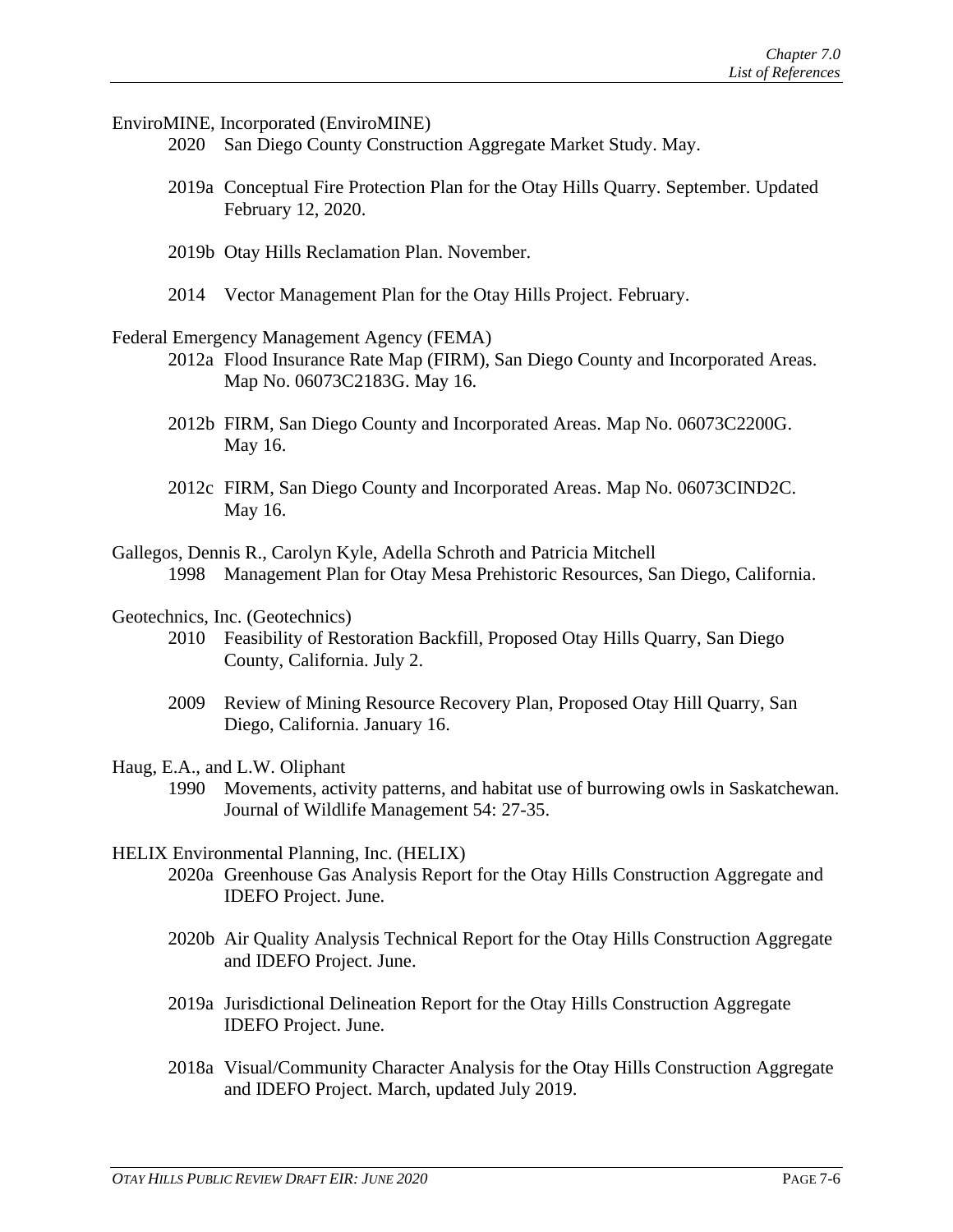HELIX Environmental Planning, Inc. (HELIX) (cont.)

- 2018b Habitat Conservation Plan for the Otay Hills Project: A Major Amendment to the Multiple Species Conservation Program County of San Diego Subarea Plan. July.
- 2017 Acoustical Site Assessment Report for the Otay Hills Construction Aggregate and IDEFO Project. December, updated June 2019.
- 2016 Biological Technical Report for the Otay Hills Construction Aggregate and IDEFO Project. November, updated in June 2020.
- 2010 Otay Crossings Commerce Park Biological Technical Report, SPA 04-006, TM5405RPL4. May 11.
- 2008 Resource Management Plan for Otay Hills. November, updated in February 2018.
- 2006 Biological Technical Report for Lonestar Ridge. July 31.
- 2005 Jurisdictional Delineation Report for Otay Hills. February 4.

### Holland, R.F.

1986 Preliminary Descriptions of the Terrestrial Natural Communities of California. State of California, The Resources Agency.

# International Code Council, Inc. (ICC)

2006 International Building Code (IBC).

### Jackson, L.

1985 Ecological origins of California's Mediterranean grasses. Journal of Biogeography 12: 349-361.

### Keeley, J. and S. Keeley

1988 Chaparral. North American Vegetation. Eds. M. Barbour and W. Billings. Cambridge University Press. pp. 165-207.

### Martin, D.C.

1973 Selected aspects of burrowing owl ecology and behavior. Condor 75: 446-456.

### Mayer, Dave

2006 Personal communication between Mr. Dave Mayer of the California Department of Fish and Wildlife and Mr. Barry Jones of HELIX Environmental Planning, Inc. Multiple dates.

### Mays, Jody

2008 Personal communication with Brian Baca, County of San Diego DPLU, May 28.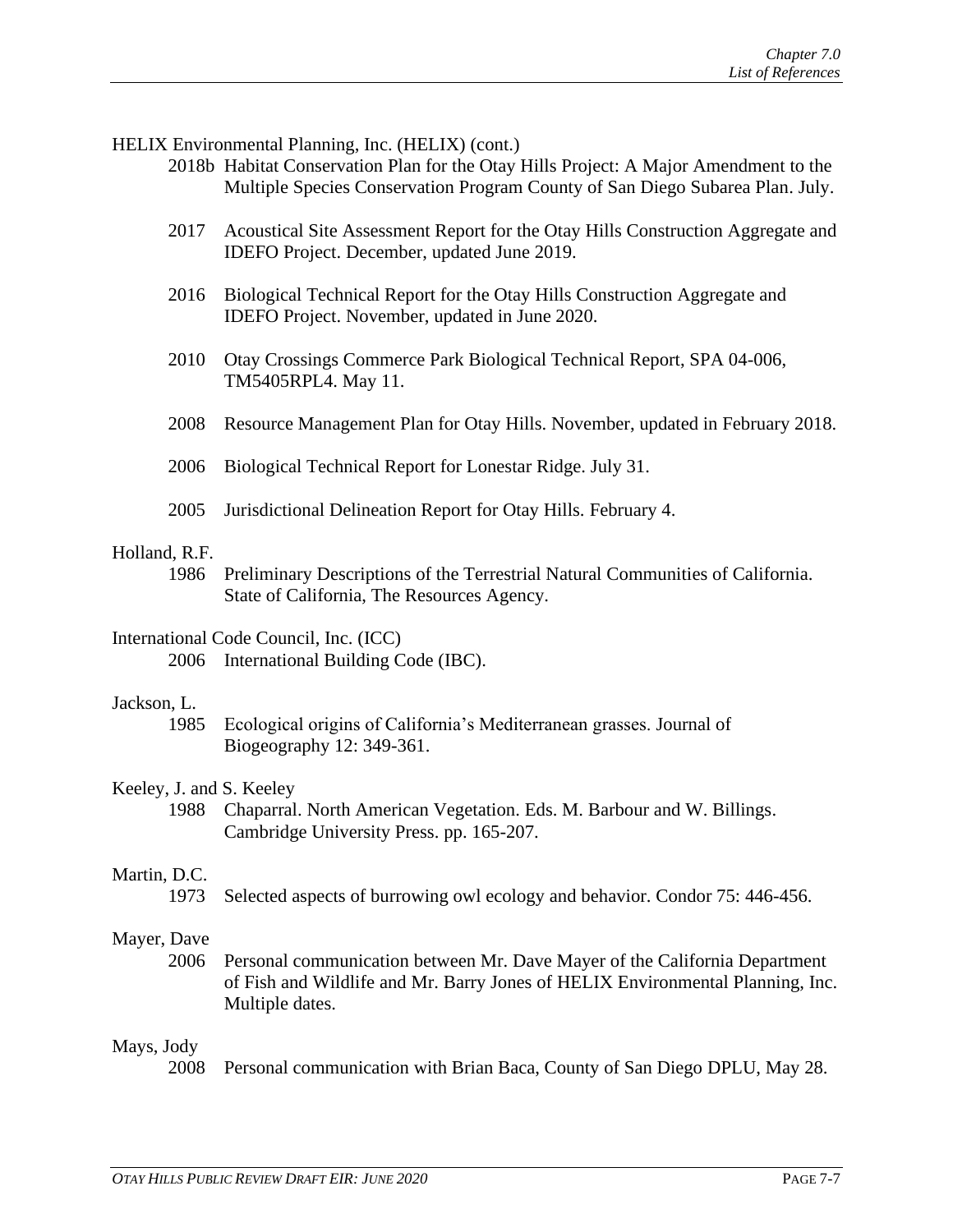### MelissaData.com

2014 Climate Averages for Zip Code 92154. Available at: [http://www.melissadata.com/lookups/ZipWeather.asp?ZipCode=92154&submit1](http://www.melissadata.com/lookups/ZipWeather.asp?ZipCode=92154&submit1=Submit) [=Submit.](http://www.melissadata.com/lookups/ZipWeather.asp?ZipCode=92154&submit1=Submit) Accessed December 16.

#### Murphy, Dennis

2009 Personal communication between Dr. Dennis Murphy, Research Professor in the Department of Biology at University of Nevada, Reno, and Tom Huffman of HELIX Environmental Planning, Inc. February 25.

Natural Resources Conservation Service (NRCS, formerly the U.S. Soil Conservation Service) 1973 Soil Survey San Diego Area, California. December.

### Oberbauer, Thomas

2008 Terrestrial Vegetation Communities in San Diego County Based on Holland's Descriptions. Revised from 1996 and 2005. July.

#### Otay Water District (OWD)

- 2016 2015 Urban Water Management Plan Update. June. Available at: [http://otaywater.gov/wp-content/uploads/files/](http://otaywater.gov/wp-content/uploads/files/Publications/OWD%202015%20UWMP%20FINAL%20w-appendices.pdf) [Publications/OWD%202015%20UWMP%20FINAL%20w-appendices.pdf.](http://otaywater.gov/wp-content/uploads/files/Publications/OWD%202015%20UWMP%20FINAL%20w-appendices.pdf)
- 2002 Service Availability Letter. January.

#### Parker, Octavia

2006 San Diego County Sheriff Letter to Nick Larkin of EDAW, Inc. re. Otay Ranch and Resort PEIR. June 20.

#### Rosenberg, D.K. and K.L. Haley

2004 The ecology of burrowing owls in the agroecosystem of the Imperial Valley, California.

#### Rundel, P.

1986 Structure and function in California chaparral. Fremontia 14 (3): 3-10.

### San Diego Air Pollution Control District (APCD)

- 2017a 2015 Air Toxics "Hot Spots" Information and Assessment Act (AB 2588). January 25. Available at: [http://www.sdapcd.org/content/dam/](http://www.sdapcd.org/content/dam/sdc/apcd/PDF/Toxics_Program/2015_THS_Program_Rpt.pdf) [sdc/apcd/PDF/Toxics\\_Program/2015\\_THS\\_Program\\_Rpt.pdf.](http://www.sdapcd.org/content/dam/sdc/apcd/PDF/Toxics_Program/2015_THS_Program_Rpt.pdf)
	- 2017b Attainment Status website. Accessed September 29, 2017. Available at: [http://www.sandiegocounty.gov/content/sdc/apcd/en/air-quality](http://www.sandiegocounty.gov/content/sdc/apcd/en/air-quality-planning/attainment-status.html)[planning/attainment-status.html.](http://www.sandiegocounty.gov/content/sdc/apcd/en/air-quality-planning/attainment-status.html)
	- 2012 Ozone Redesignation Request and Maintenance Plan. September. Available at: [http://www.sdapcd.org/homepage/public\\_part/AttB-Ozone\\_Plan.pdf.](http://www.sdapcd.org/homepage/public_part/AttB-Ozone_Plan.pdf)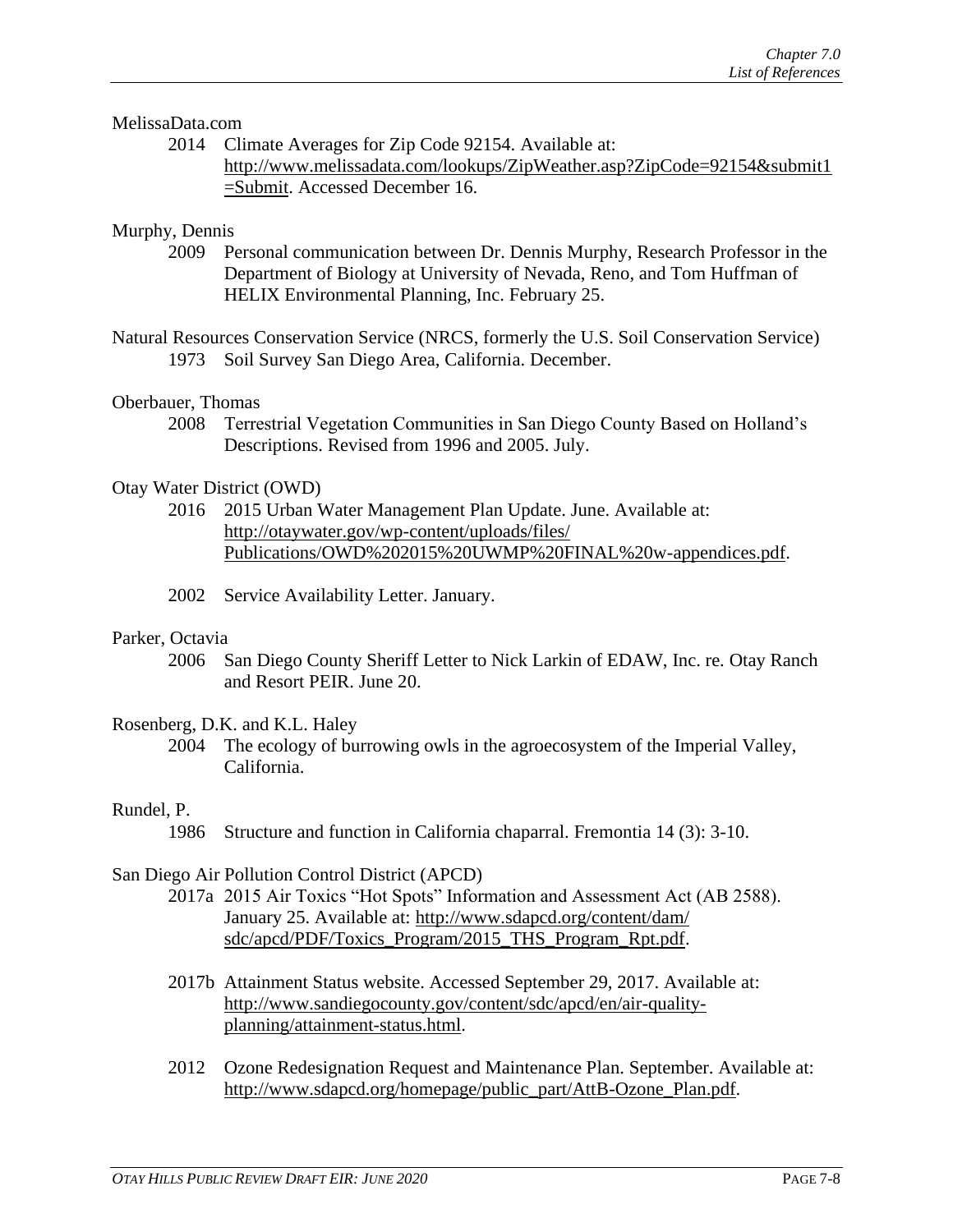San Diego Air Pollution Control District (APCD)

- 2010 Fact Sheet: Attainment Status and Smog in San Diego County. January. Available at: [http://www.sdapcd.org/info/facts/attain.pdf.](http://www.sdapcd.org/info/facts/attain.pdf)
- 2009 Regional Air Quality Strategy Revisions. Available at: [http://www.sdapcd.org/planning/2009-RAQS.pdf.](http://www.sdapcd.org/planning/2009-RAQS.pdf)
- 2008 Five Year Air Quality Summary. Available at: [http://www.sdapcd.org/air/reports/smog.pdf.](http://www.sdapcd.org/air/reports/smog.pdf)

San Diego Association of Governments (SANDAG)

- 2013 Series 13: 2050 Regional Growth Forecast. Available at: [http://www.sandag.org/index.asp?classid=12&subclassid=84&projectid=503&fus](http://www.sandag.org/index.asp?classid=12&subclassid=84&projectid=503&fuseaction=projects.detail) [eaction=projects.detail.](http://www.sandag.org/index.asp?classid=12&subclassid=84&projectid=503&fuseaction=projects.detail)
- 2011a San Diego Region Aggregate Supply Study, January.
- 2011b Final 2050 Regional Growth Forecast, October.
- 2010a SANDAG Population and Housing Estimates. August.
- 2010b Final 2050 Cities/County Forecast. February.
- 2010c Climate Action Strategy. Preliminary Draft. February 1. Available at: [http://www.sandag.org/uploads/publicationid/publicationid\\_1481\\_10940.pdf.](http://www.sandag.org/uploads/publicationid/publicationid_1481_10940.pdf)

#### San Diego, City of (City)

- 2010 CEQA Significance Determination Thresholds, Transportation/Circulation and Parking. Development Services Department. February.
- 1998 Traffic Impact Study Manual. July.
- 1981 Otay Mesa Community Plan.

#### San Diego, County of (County)

- 2018 Climate Action Plan. February. Available at: [https://www.sandiegocounty.gov/content/dam/sdc/pds/advance/cap/publicreviewd](https://www.sandiegocounty.gov/content/dam/sdc/pds/advance/cap/publicreviewdocuments/PostBOSDocs/San%20Diego%20County%20Final%20CAP.pdf) [ocuments/PostBOSDocs/San%20Diego%20County%20Final%20CAP.pdf](https://www.sandiegocounty.gov/content/dam/sdc/pds/advance/cap/publicreviewdocuments/PostBOSDocs/San%20Diego%20County%20Final%20CAP.pdf)
- 2017 Otay 250 Sunroad-East Otay Mesa Business Park Specific Plan Amendment Draft Environmental Impact Report. March. Available at: [https://www.sandiegocounty.gov/content/sdc/pds/Current\\_Projects/Otay-250-](https://www.sandiegocounty.gov/content/sdc/pds/Current_Projects/Otay-250-Sunroad.html) [Sunroad.html.](https://www.sandiegocounty.gov/content/sdc/pds/Current_Projects/Otay-250-Sunroad.html)
- 2013 County of San Diego Guidelines for Determining Significance Climate Change. November 7.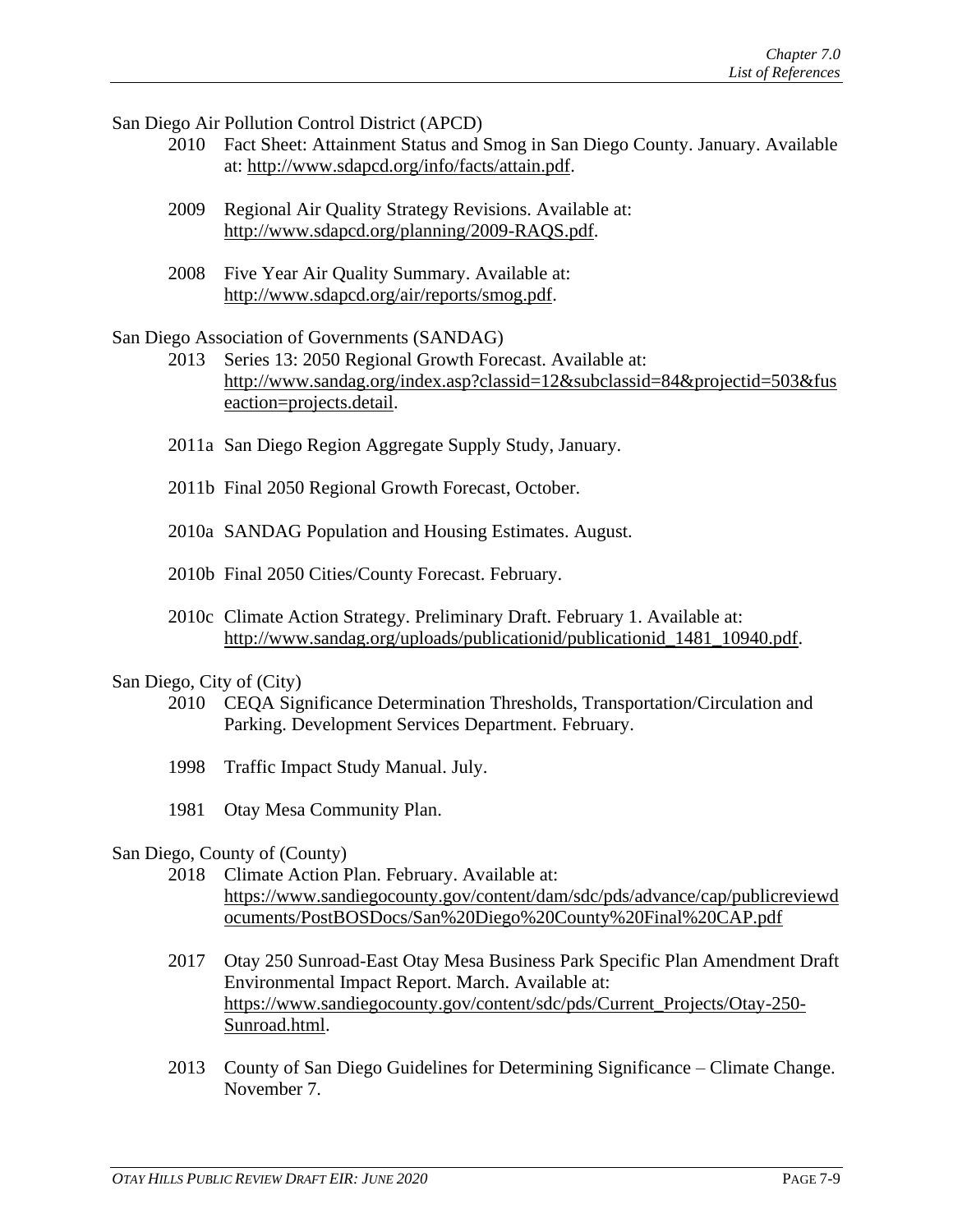San Diego, County of (County) (cont.)

2011a Resource Protection Ordinance. October 14.

- 2011b County of San Diego Guidelines for Determining Significance and Report Format and Content Requirements – Transportation and Traffic. August 24.
- 2011c San Diego County General Plan. August 3. Available at: [http://www.sdcounty.ca.gov/pds/generalplan.html.](http://www.sdcounty.ca.gov/pds/generalplan.html)
- 2011d Otay Subregional Plan. August 3.
- 2011e County of San Diego Standard Urban Storm Water Mitigation Plan (SUSMP), Requirements for Development Applications (Instruction Manual). January 8.
- 2010a East Otay Mesa Business Park Specific Plan. September 15.
- 2010b County of San Diego Guidelines for Determining Significance and Report Format and Content Requirements – Biological Resources. September 15.
- 2010c County of San Diego Guidelines for Determining Significance and Report Format and Content Requirements – Wildland Fire and Fire Protection. August 31.
- 2010d County of San Diego Biological Mitigation Ordinance. Amended April 2.
- 2009a County of San Diego Guidelines for Determining Significance Paleontological Resources. January 15.
- 2009b County of San Diego Guidelines for Determining Significance and Report Format and Content Requirements – Dark Skies and Glare. January 15.
- 2009c County of San Diego Guidelines for Determining Significance Noise. January 7.
- 2008 County of San Diego Guidelines for Determining Significance and Report Format and Content Requirements – Mineral Resources. July 30.
- 2007a County of San Diego Guidelines for Determining Significance Cultural Resources: Archaeological and Historic Resources. December 5.
- 2007b County of San Diego Guidelines for Determining Significance Geologic Hazards. July 30.
- 2007c County of San Diego Guidelines for Determining Significance Hydrology. July 30.
- 2007d County of San Diego Guidelines for Determining Significance Surface Water Quality. July 30.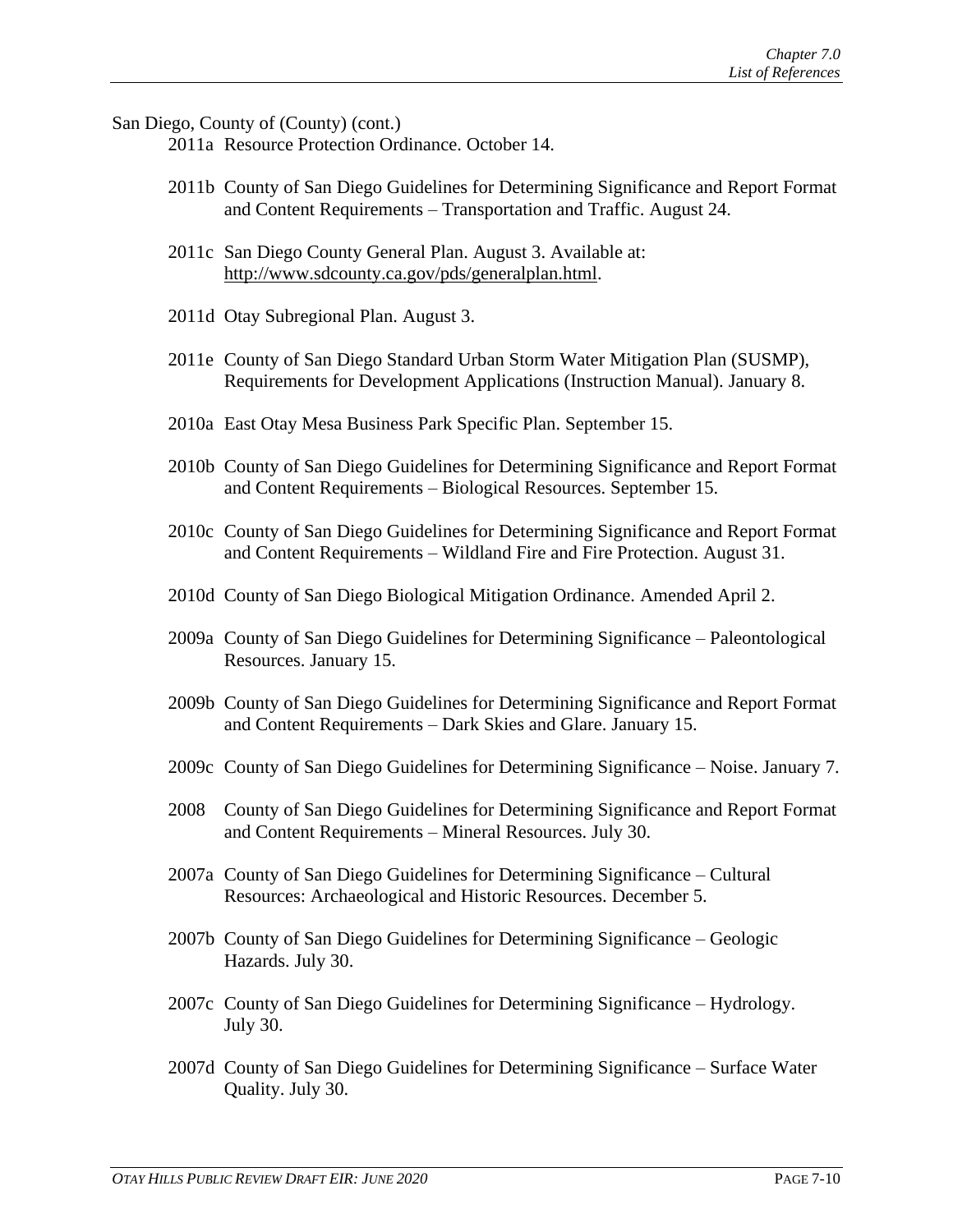San Diego, County of (County) (cont.)

- 2007e County of San Diego Guidelines for Determining Significance Hazardous Materials and Existing Contamination. July 30.
- 2007f County of San Diego Guidelines for Determining Significance and Report Format and Content Requirements – Visual Resources. July 30.
- 2007g County of San Diego Guidelines for Determining Significance and Report Format and Content Requirements – Groundwater Resources. March 19.
- 2007h County of San Diego Guidelines for Determining Significance and Report Format and Content Requirements – Air Quality. March 19.
- 2006 County of San Diego Environmental Impact Report Format and General Content Requirements. September 26.
- 2005 San Diego County Department of Public Works, Flood Control Section, Drainage Design Manual. July.
- 2003 San Diego County Hydrology Manual. June.
- 1997 Multiple Species Conservation Program Subarea Plan. October 22.
- 1994 East Otay Mesa Specific Plan and Site Planning and Design Guidelines. July 27.
- --- Zoning Ordinance. Various dates, as amended.
- San Diego, County of, City of San Diego and City of Imperial Beach
	- 2013 Watershed Urban Runoff Management Program Fiscal Year 2011-2012 Annual Report, Tijuana River Watershed. January 31.
- San Diego County Water Authority (SDCWA)
	- 2002 Draft Regional Water Facilities Master Plan. December.
	- 1997 San Diego County Water Authority Groundwater Report. June.

#### San Diego Regional Water Quality Control Board (RWQCB)

1994 The Water Quality Control Plan for the San Diego Basin, Region 9 (Basin Plan). September 4, as amended through October 2014.

#### San Diego Rural Fire Protection District (SDRFPD)

- 2006 San Diego Rural Fire Protection District. Available at: [http://www.sdrfire.org/.](http://www.sdrfire.org/) Accessed February 17.
- 2004 Project Facility Availability Form. July.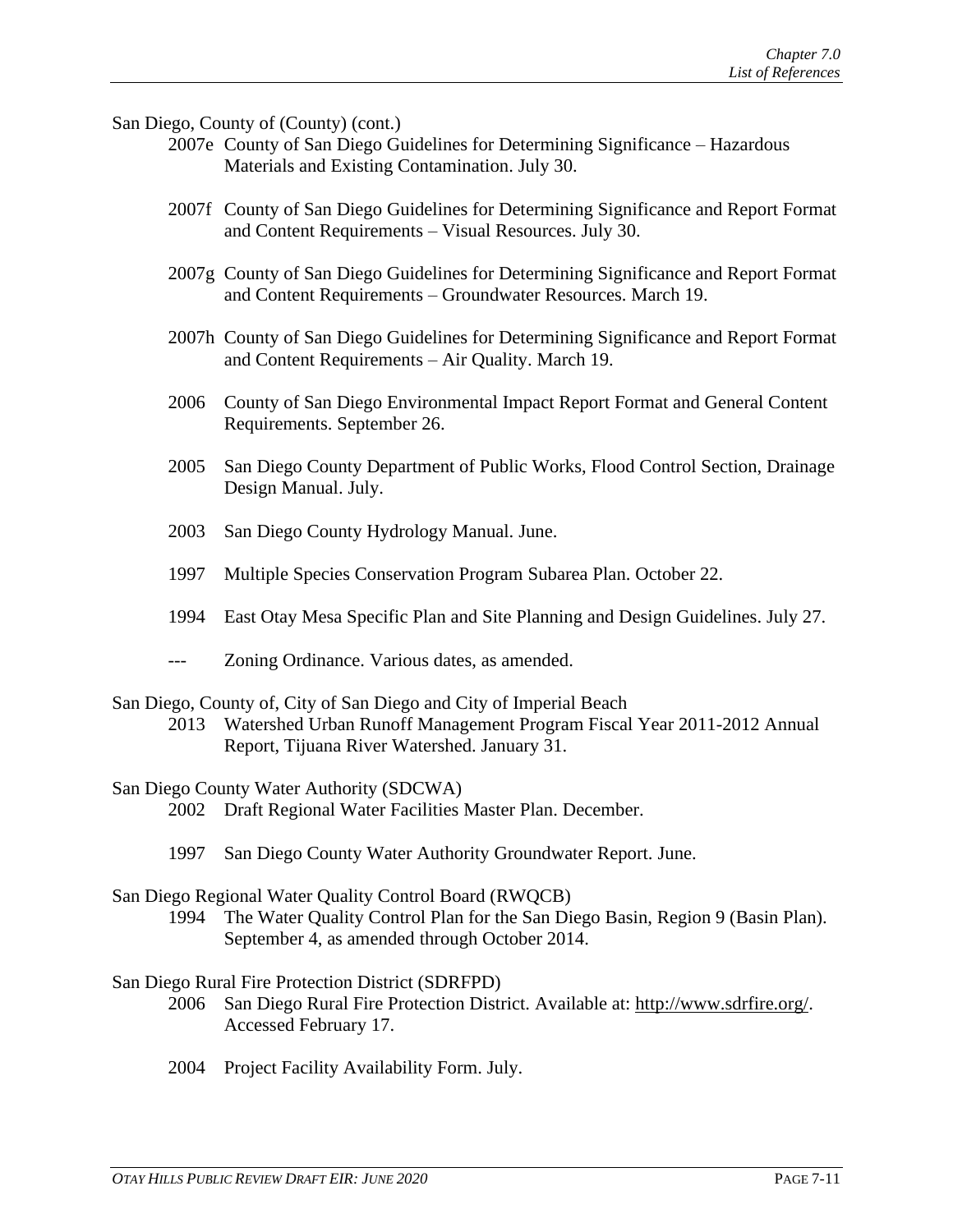State Mining and Geology Board

1975 California Surface Mining and Reclamation Act (SMARA). California Public Resources Code §2719 et. seq.

State Surface Water Ambient Monitoring Program (SWAMP)

2008 Surface Water Ambient Monitoring Program (SWAMP) Report on the Tijuana Hydrologic Unit. January. Available at: [http://www.waterboards.ca.gov/water\\_issues/programs/swamp/docs/reglrpts/911ti](http://www.waterboards.ca.gov/water_issues/programs/swamp/docs/reglrpts/911tijuanarpt.pdf) [juanarpt.pdf.](http://www.waterboards.ca.gov/water_issues/programs/swamp/docs/reglrpts/911tijuanarpt.pdf)

### State Water Resources Control Board (SWRCB)

- 2018 Clean Water Act Section 303(d) Final 2014/2016 Integrated Report List of Water Quality Limited Segments (approved by the USEPA October 3, 2017). Accessed June 15, 2018. Available at: [https://www.waterboards.ca.gov/](https://www.waterboards.ca.gov/water_issues/programs/tmdl/integrated2014_2016.shtml) [water\\_issues/programs/tmdl/integrated2014\\_2016.shtml.](https://www.waterboards.ca.gov/water_issues/programs/tmdl/integrated2014_2016.shtml)
- 2003 California 305(b) Report on Water Quality. August.

Testing Engineers-U.S. Laboratories (TEUSL)

2005 Geotechnical Evaluation Report for the Proposed Otay Hills Quarry, Alta and Otay Mesa Roads, San Diego, California. September 28.

### Thomsen, L.

1971 Behavior and ecology of burrowing owls on the Oakland Municipal Airport. Condor 73: 177-192.

Tracey, J.A., Madden, M.C., Sebes, J.B., Bloom, P.H., Katzner, T.E., and Fisher, R.N

- 2017 Biotelemetery data for golden eagles (*Aquila chrysaetos*) captured in coastal southern California, February 2016–February 2017: U.S. Geological Survey Data Series 1051, 35 p., [https://doi.org/10.3133/ds1051.](https://doi.org/10.3133/ds1051)
- 2016 Biotelemetry data for golden eagles (*Aquila chrysaetos*) captured in coastal southern California, November 2014–February 2016: U.S. Geological Survey Data Series 994, 32 p., [http://dx.doi.org/10.3133/ds994.](http://dx.doi.org/10.3133/ds994)

Transportation Research Board (TRB)

2000 Highway Capacity Manual 2000 (HCM 2000).

United Nations Framework Convention on Climate Change (UNFCCC)

2006 Greenhouse Gas Emissions Data, Predefined Queries, Annex I Parties – GHG total without LULUCF (land-use, land-use change and forestry). Available at: [http://unfccc.int/ghg\\_emissions\\_data/predefined\\_queries/items/3841.php.](http://unfccc.int/ghg_emissions_data/predefined_queries/items/3841.php)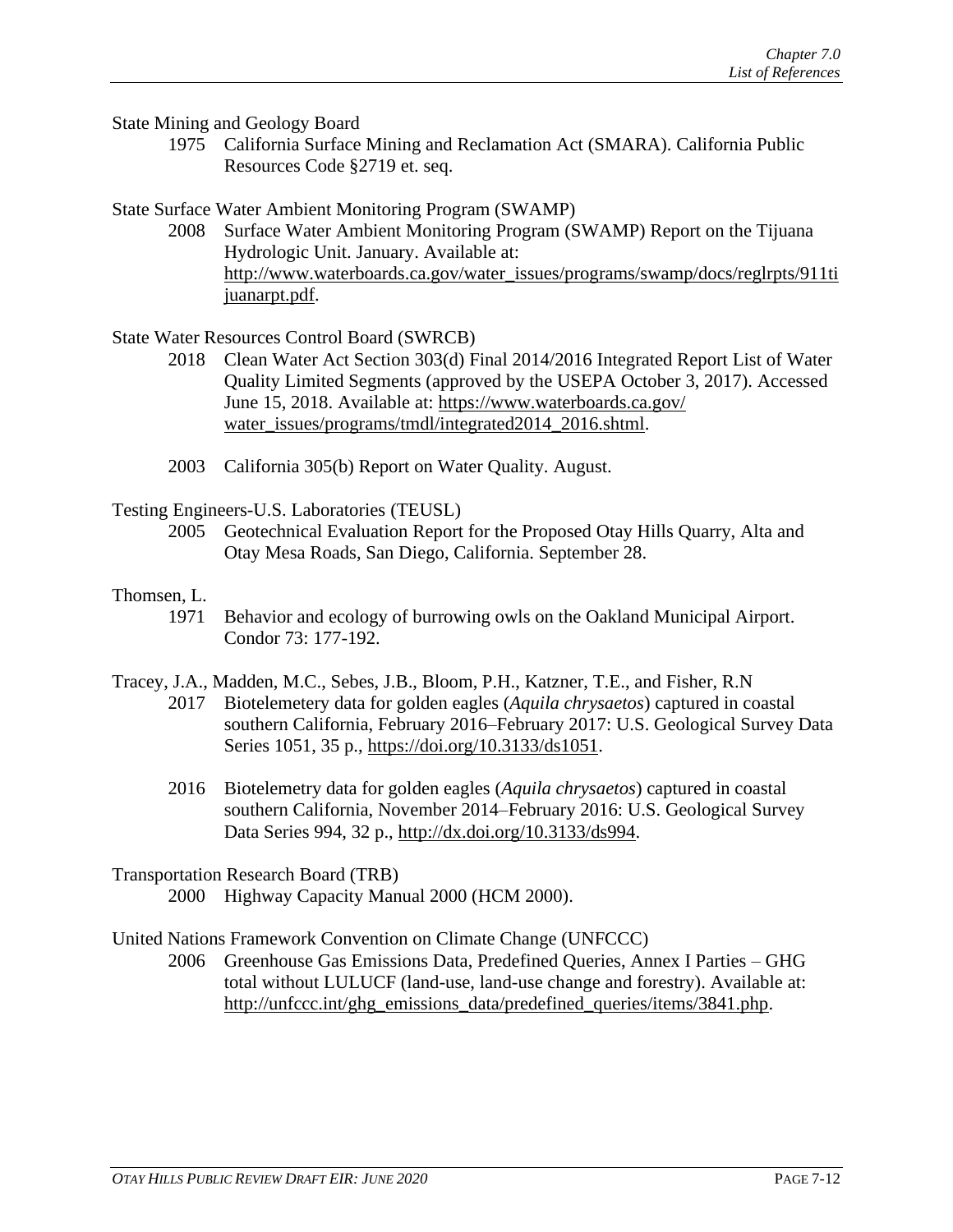United Nations Environment Programme (UNEP)

- 2007a Scientific Assessment of Ozone Depletion: 2006. Pursuant to Article 6 of the Montreal Protocol on Substances that Deplete the Ozone Layer.
- 2007b Achievements in Stratospheric Ozone Protection, The Montreal Protocol on Substances that Deplete the Ozone Layer, Progress Report 1987–2007. Available at: [http://ozone.unep.org/Publications/MP\\_Acheivements-E.pdf.](http://ozone.unep.org/Publications/MP_Acheivements-E.pdf)
- U.S. Army Corps of Engineers (Corps)
	- 2008 Regional Supplement to the Corps of Engineer Wetland Delineation Manual: Arid West Region (Version 2.0). Eds. J.S. Wakeley, R.W. Lichvar, and C.V. Noble. ERDC/ELTR-08-28. Vicksburg, MS: U.S. Army Engineer Research and Development Center.

U.S. Army Corps of Engineers (Corps) and United States Environmental Protection Agency (USEPA)

- 2007 Jurisdictional Determination Form Instructional Guidebook. May 30. 60 pp.
- U.S. Department of Labor
	- 1992 Process Safety Management of Highly Hazardous Chemicals—Compliance Guidelines and Enforcement Procedures. Occupational Safety and Health Administration (OSHA). September 28, as revised.
- U.S. Department of Transportation (USDOT) 2006 Transit Noise and Vibration Impact Assessment. May.
- U.S. Environmental Protection Agency (USEPA)
	- 2014 The U.S. Inventory of Greenhouse Gas Inventory Report: 1990 2012. Available at: [http://www.epa.gov/climatechange/ghgemissions/usinventoryreport/2014.html.](http://www.epa.gov/climatechange/ghgemissions/usinventoryreport/2014.html)
	- 2013 Air Quality Statistics Report. Available at: [http://www.epa.gov/airdata/ad\\_rep\\_con.html](http://www.epa.gov/airdata/ad_rep_con.html)
	- 2006 Terms of Environment: Glossary, Abbreviations and Acronyms. Available at: [http://www.epa.gov/OCEPAterms/hterms.html.](http://www.epa.gov/OCEPAterms/hterms.html)
	- 1999 Preliminary Data Summary of Urban Storm Water Best Management Practices. August.
	- 1996a Risk Management Plan Rule.
	- 1996b 1996 Environmental Justice Implementation Plan. April.
	- 1986 Superfund Amendments and Reauthorization Act (SARA). October 17.